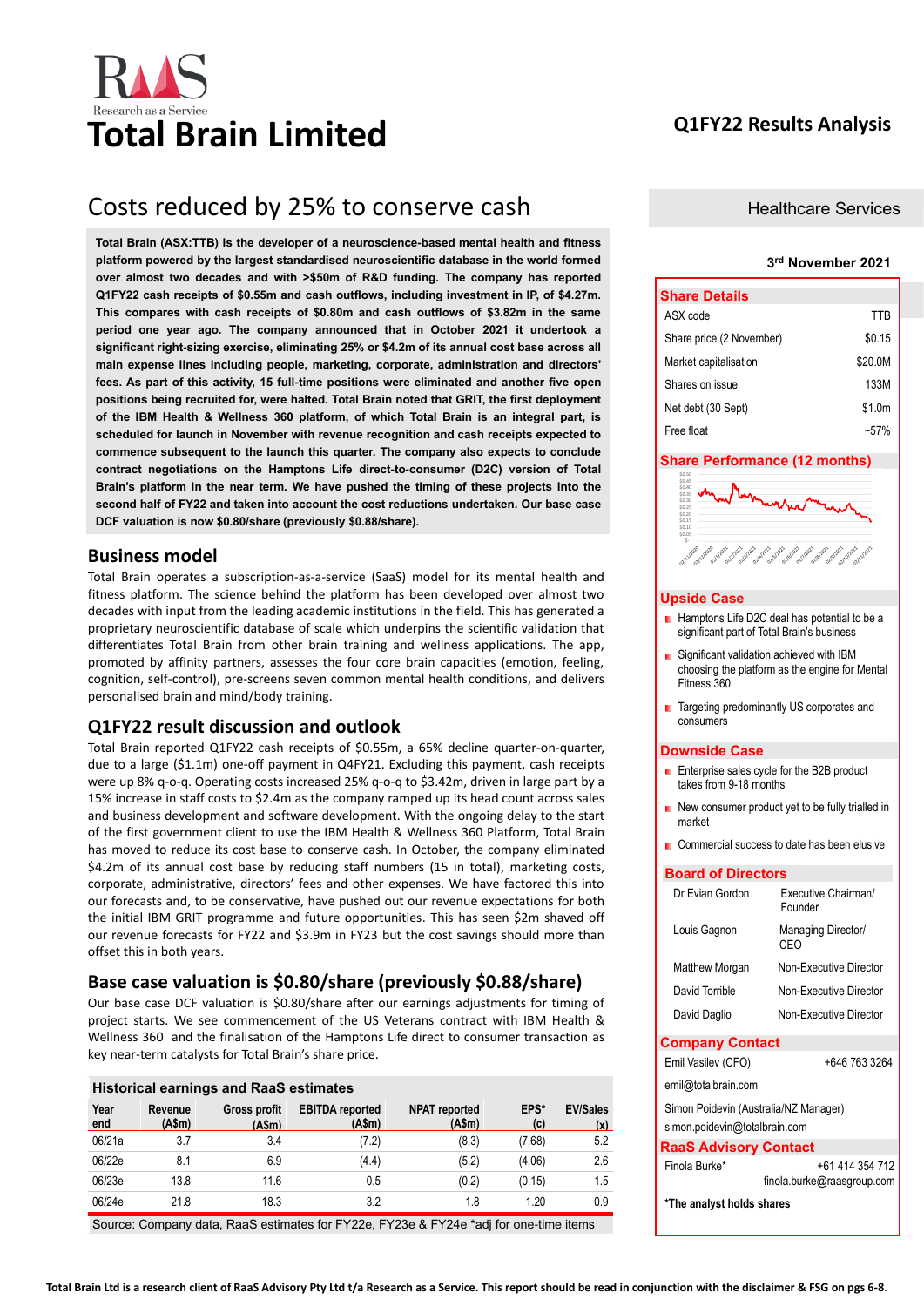

# **Q1FY22 Results Analysis**

Total Brain has reported an operating cash loss of \$4.27m for Q1FY22 after taking into account its investment in IP. This was 40% ahead of the cash burn reported in Q4FY21 and 12% above the operating cash loss reported in Q1FY21. On a per-month basis the cash burn was \$1.42m in Q1FY22. The company has taken steps to substantially reduce its burn rate with cost reductions across the board of 25%. Total Brain anticipates a 30% reduction in the three-month average cash to \$0.83m/month. The company ended Q1 with \$2.59m in cash and net debt of \$1.0m.

| <b>Quarterly cashflow</b>       | Q1FY21  | Q4FY21  | Q1FY22  |
|---------------------------------|---------|---------|---------|
| Cash receipts                   | 0.796   | 1.604   | 0.554   |
| Payments to staff and suppliers | (3.598) | (2.740) | (3.419) |
| IP investments                  | (1.013) | (1.908) | (1.401) |
| Cash burn                       | (3.815) | (3.044) | (4.266) |
| Cash burn per month             | (1.015) | (1.015) | (1.422) |
| Cash at the end of the period   | 6.968   | 1.427   | 2.594   |
| Source: Company reports         |         |         |         |

## **Exhibit 1: Total Brain Q1FY22 versus Q1FY21 and Q4FY21 (in A\$m)**

#### **IBM update**

Revenues and cash receipts from the IBM Health & Wellness 360 platform are expected to commence subsequent to the launch of the GRIT programme in Q4, according to the company. Total Brain supplies its tech platform to IBM to use in the GRIT programme which has been approved to rollout to US Veterans over the next two years. The initial deployment to 25,000 users is worth \$0.6m in Annual Recurring Revenue to TTB and is expected to be quickly ramped up. Total Brain noted that management had seen increased activity in the joint IBM/TTB pipeline of other opportunities in the government and non-government sectors.

#### **Direct-to-consumer version update**

Total Brain also noted that the anticipated transaction for the direct-to-consumer (D2C) version of the Total Brain platform was progressing, although there had been delays for its partner, Hamptons Life, during the quarter. This transaction had previously been announced as a \$6m up-front licence fee, an ongoing \$0.35m annual maintenance fee and an option for TTB to acquire 50% of the D2C business within five years (ASX announcement 3 May 2021). The company announced it was continuing negotiations with the other party and that itexpects the contract to conclude in the near term.

## **Earnings Adjustments**

We have taken into account the cost reductions the company has made with \$2.3m in cost reductions in FY22 and \$4.2m in FY23. For conservatism, we have also pushed out our revenue forecasts in FY22 and FY23. Our forecasts have factored in other opportunities for the IBM H&W360 platform but with the delay to the rollout of the GRIT programme, we have pushed these into later years. The costs reductions more than offset our revenue downgrade in both FY22 and FY23.

| $\mathsf{Exumpn}$ z. Earnings aujustinents |          |          |          |          |
|--------------------------------------------|----------|----------|----------|----------|
|                                            | FY22 old | FY22 new | FY23 old | FY23 new |
| Revenue                                    | 9.9      |          | 17.7     | 13.8     |
| Gross profit                               | 8.4      | 6.9      | 14.8     | 11.6     |
| EBITDA underlying                          | (5.3)    | (4.4)    | (0.5)    | 0.5      |
| EBIT underlying                            | (5.8)    | (4.9)    | (0.9)    | 0.0      |
| <b>NPAT</b>                                | (6.1)    | (5.2)    | (0.9)    | (0.2)    |

# **Exhibit 2: Earnings adjustments**

Source: RaaS estimates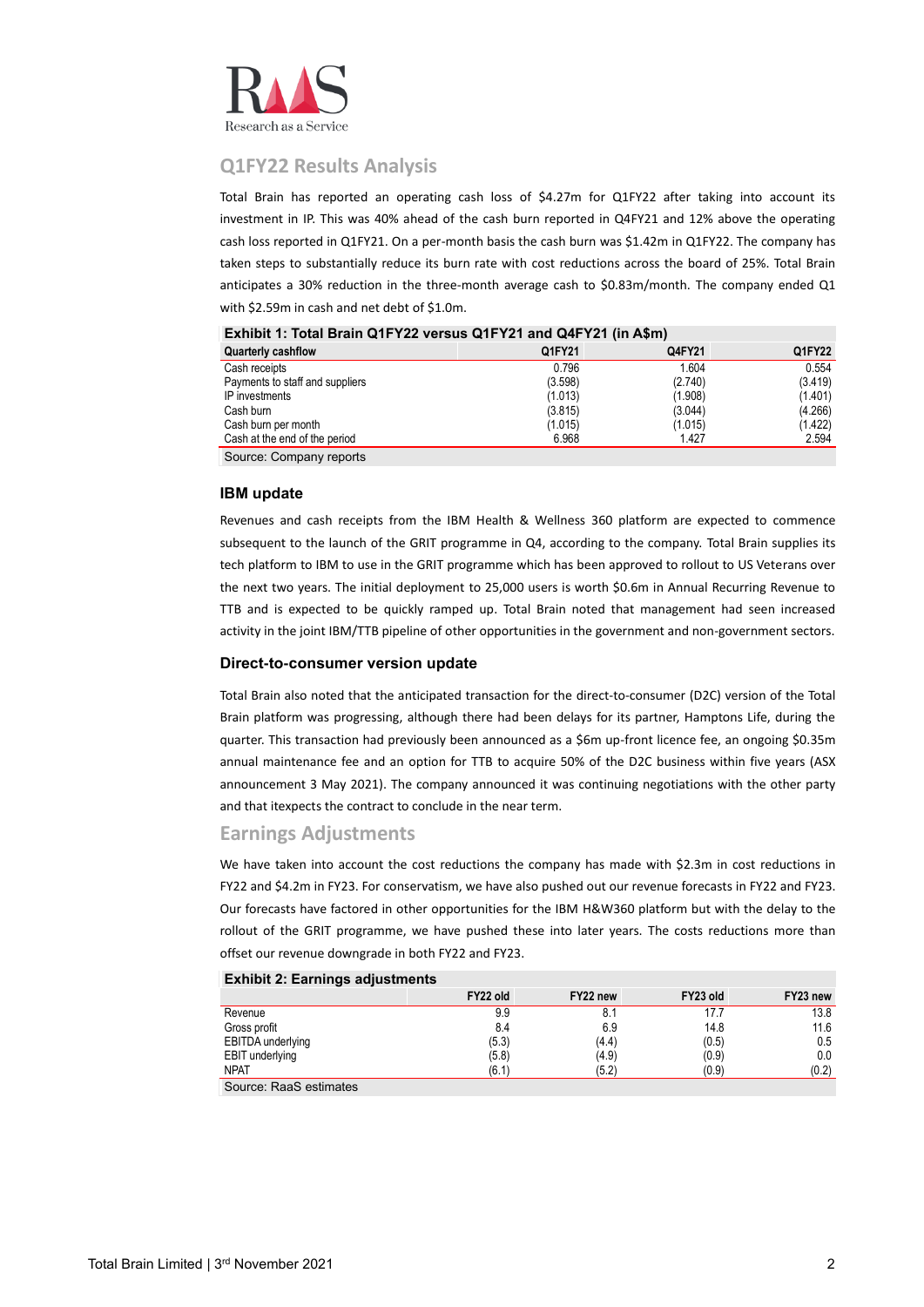

# **DCF Valuation**

We are of the view that the discounted cashflow methodology is the most appropriate methodology for valuing early-stage companies. Our base case DCF valuation of Total Brain is \$107m which derives a \$0.80/share valuation. Our terminal value is \$0.45/share within this valuation.

### **Exhibit 3: Base Case DCF Valuation**

| <b>Parameters</b>               | <b>Outcome</b> |
|---------------------------------|----------------|
| Discount Rate / WACC            | 14.7%          |
| Beta                            | 2.0            |
| Terminal growth rate assumption | 2.20%          |
| Sum of PV (\$m)                 | 60.2           |
| PV of terminal value (\$m)      | 47.7           |
| PV of enterprise (\$m)          | 107.9          |
| Debt (cash) (\$m)               | 1.0            |
| Net value - shareholder (\$m)   | 107.0          |
| No of shares on issue (m)       | 133            |
| <b>NPV</b>                      | \$0.80         |
| Source: RaaS estimates          |                |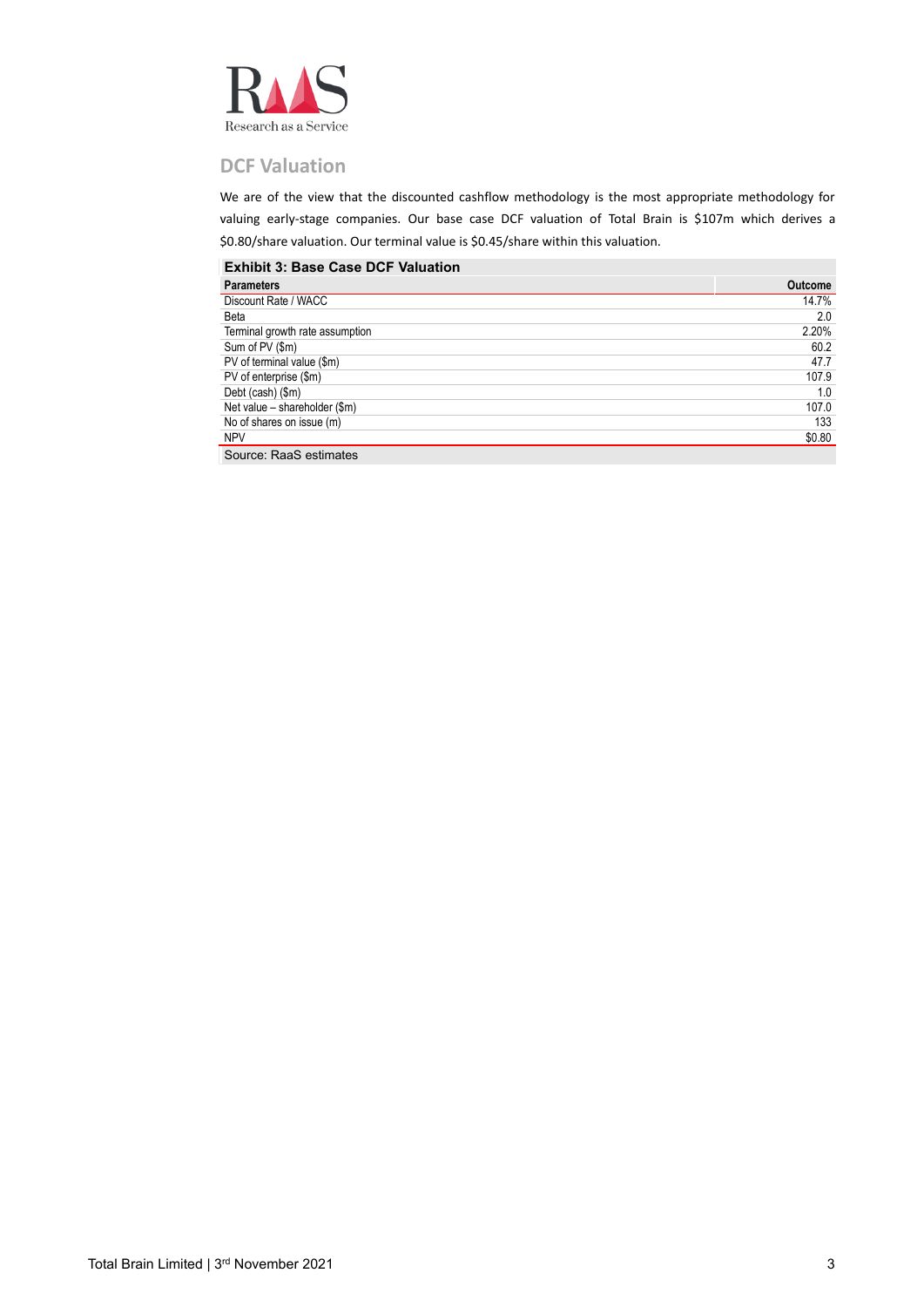

# **Exhibit 4: Financial Year Financial Summary (In A\$m)**

|              |                                                                                                                                                                                                                                                                                   |                                                                                                                                                                                                                                                                                     |                                                                                                                                                                                                                                                                           |                                                                                                                                                                                                                                                               | Share price (2 November 2021) |                                                                                                                                                                                                                                                                                                                                                                                                                                                                                                                                                                                                                                                                                                                                                                                                                                                                                                                                                                                                                                                                                                                                            |                                                                                                                                                                                                                              |                                                                                                                                                                                                                                                                                          |                                                                                                                                                                                                                                                                                                   | A\$                                                                                                                                                                                                                                                          | 0.15                                                                                                                                                                                                                                                                               |
|--------------|-----------------------------------------------------------------------------------------------------------------------------------------------------------------------------------------------------------------------------------------------------------------------------------|-------------------------------------------------------------------------------------------------------------------------------------------------------------------------------------------------------------------------------------------------------------------------------------|---------------------------------------------------------------------------------------------------------------------------------------------------------------------------------------------------------------------------------------------------------------------------|---------------------------------------------------------------------------------------------------------------------------------------------------------------------------------------------------------------------------------------------------------------|-------------------------------|--------------------------------------------------------------------------------------------------------------------------------------------------------------------------------------------------------------------------------------------------------------------------------------------------------------------------------------------------------------------------------------------------------------------------------------------------------------------------------------------------------------------------------------------------------------------------------------------------------------------------------------------------------------------------------------------------------------------------------------------------------------------------------------------------------------------------------------------------------------------------------------------------------------------------------------------------------------------------------------------------------------------------------------------------------------------------------------------------------------------------------------------|------------------------------------------------------------------------------------------------------------------------------------------------------------------------------------------------------------------------------|------------------------------------------------------------------------------------------------------------------------------------------------------------------------------------------------------------------------------------------------------------------------------------------|---------------------------------------------------------------------------------------------------------------------------------------------------------------------------------------------------------------------------------------------------------------------------------------------------|--------------------------------------------------------------------------------------------------------------------------------------------------------------------------------------------------------------------------------------------------------------|------------------------------------------------------------------------------------------------------------------------------------------------------------------------------------------------------------------------------------------------------------------------------------|
|              |                                                                                                                                                                                                                                                                                   |                                                                                                                                                                                                                                                                                     |                                                                                                                                                                                                                                                                           |                                                                                                                                                                                                                                                               | Interim (A\$m)                | <b>H121A</b>                                                                                                                                                                                                                                                                                                                                                                                                                                                                                                                                                                                                                                                                                                                                                                                                                                                                                                                                                                                                                                                                                                                               | <b>H221A</b>                                                                                                                                                                                                                 | <b>H122F</b>                                                                                                                                                                                                                                                                             | <b>H222F</b>                                                                                                                                                                                                                                                                                      | <b>H222F</b>                                                                                                                                                                                                                                                 | <b>H222F</b>                                                                                                                                                                                                                                                                       |
| <b>FY20A</b> | <b>FY21A</b>                                                                                                                                                                                                                                                                      | FY22F                                                                                                                                                                                                                                                                               | FY23F                                                                                                                                                                                                                                                                     |                                                                                                                                                                                                                                                               |                               | 2.0                                                                                                                                                                                                                                                                                                                                                                                                                                                                                                                                                                                                                                                                                                                                                                                                                                                                                                                                                                                                                                                                                                                                        | 1.7                                                                                                                                                                                                                          | 2.3                                                                                                                                                                                                                                                                                      | 5.8                                                                                                                                                                                                                                                                                               | 6.0                                                                                                                                                                                                                                                          | 7.8                                                                                                                                                                                                                                                                                |
| 3.9          | 3.7                                                                                                                                                                                                                                                                               | 8.1                                                                                                                                                                                                                                                                                 | 13.8                                                                                                                                                                                                                                                                      |                                                                                                                                                                                                                                                               |                               | (3.8)                                                                                                                                                                                                                                                                                                                                                                                                                                                                                                                                                                                                                                                                                                                                                                                                                                                                                                                                                                                                                                                                                                                                      | (3.4)                                                                                                                                                                                                                        | (3.9)                                                                                                                                                                                                                                                                                    | (0.5)                                                                                                                                                                                                                                                                                             | (0.5)                                                                                                                                                                                                                                                        | 1.0                                                                                                                                                                                                                                                                                |
| 3.3          | 3.4                                                                                                                                                                                                                                                                               | 6.9                                                                                                                                                                                                                                                                                 | 11.6                                                                                                                                                                                                                                                                      |                                                                                                                                                                                                                                                               |                               | (4.0)                                                                                                                                                                                                                                                                                                                                                                                                                                                                                                                                                                                                                                                                                                                                                                                                                                                                                                                                                                                                                                                                                                                                      | (4.2)                                                                                                                                                                                                                        | (4.1)                                                                                                                                                                                                                                                                                    | (0.8)                                                                                                                                                                                                                                                                                             | (0.7)                                                                                                                                                                                                                                                        | 0.7                                                                                                                                                                                                                                                                                |
| 85.2%        | 92.8%                                                                                                                                                                                                                                                                             | 85.0%                                                                                                                                                                                                                                                                               | 84.0%                                                                                                                                                                                                                                                                     |                                                                                                                                                                                                                                                               |                               |                                                                                                                                                                                                                                                                                                                                                                                                                                                                                                                                                                                                                                                                                                                                                                                                                                                                                                                                                                                                                                                                                                                                            |                                                                                                                                                                                                                              |                                                                                                                                                                                                                                                                                          |                                                                                                                                                                                                                                                                                                   |                                                                                                                                                                                                                                                              | 0.4                                                                                                                                                                                                                                                                                |
|              |                                                                                                                                                                                                                                                                                   |                                                                                                                                                                                                                                                                                     | 0.5                                                                                                                                                                                                                                                                       |                                                                                                                                                                                                                                                               |                               | 0.0                                                                                                                                                                                                                                                                                                                                                                                                                                                                                                                                                                                                                                                                                                                                                                                                                                                                                                                                                                                                                                                                                                                                        | 0.0                                                                                                                                                                                                                          | 0.0                                                                                                                                                                                                                                                                                      | 0.0                                                                                                                                                                                                                                                                                               | 0.0                                                                                                                                                                                                                                                          | 0.0                                                                                                                                                                                                                                                                                |
|              |                                                                                                                                                                                                                                                                                   |                                                                                                                                                                                                                                                                                     |                                                                                                                                                                                                                                                                           |                                                                                                                                                                                                                                                               |                               |                                                                                                                                                                                                                                                                                                                                                                                                                                                                                                                                                                                                                                                                                                                                                                                                                                                                                                                                                                                                                                                                                                                                            |                                                                                                                                                                                                                              |                                                                                                                                                                                                                                                                                          |                                                                                                                                                                                                                                                                                                   |                                                                                                                                                                                                                                                              | 0.4                                                                                                                                                                                                                                                                                |
|              |                                                                                                                                                                                                                                                                                   |                                                                                                                                                                                                                                                                                     |                                                                                                                                                                                                                                                                           |                                                                                                                                                                                                                                                               |                               |                                                                                                                                                                                                                                                                                                                                                                                                                                                                                                                                                                                                                                                                                                                                                                                                                                                                                                                                                                                                                                                                                                                                            |                                                                                                                                                                                                                              |                                                                                                                                                                                                                                                                                          |                                                                                                                                                                                                                                                                                                   |                                                                                                                                                                                                                                                              | 0.3                                                                                                                                                                                                                                                                                |
|              |                                                                                                                                                                                                                                                                                   |                                                                                                                                                                                                                                                                                     |                                                                                                                                                                                                                                                                           |                                                                                                                                                                                                                                                               |                               |                                                                                                                                                                                                                                                                                                                                                                                                                                                                                                                                                                                                                                                                                                                                                                                                                                                                                                                                                                                                                                                                                                                                            |                                                                                                                                                                                                                              |                                                                                                                                                                                                                                                                                          |                                                                                                                                                                                                                                                                                                   |                                                                                                                                                                                                                                                              | 0.3                                                                                                                                                                                                                                                                                |
|              |                                                                                                                                                                                                                                                                                   |                                                                                                                                                                                                                                                                                     |                                                                                                                                                                                                                                                                           |                                                                                                                                                                                                                                                               |                               |                                                                                                                                                                                                                                                                                                                                                                                                                                                                                                                                                                                                                                                                                                                                                                                                                                                                                                                                                                                                                                                                                                                                            |                                                                                                                                                                                                                              |                                                                                                                                                                                                                                                                                          |                                                                                                                                                                                                                                                                                                   |                                                                                                                                                                                                                                                              | 0.0                                                                                                                                                                                                                                                                                |
|              |                                                                                                                                                                                                                                                                                   |                                                                                                                                                                                                                                                                                     |                                                                                                                                                                                                                                                                           |                                                                                                                                                                                                                                                               |                               |                                                                                                                                                                                                                                                                                                                                                                                                                                                                                                                                                                                                                                                                                                                                                                                                                                                                                                                                                                                                                                                                                                                                            |                                                                                                                                                                                                                              |                                                                                                                                                                                                                                                                                          |                                                                                                                                                                                                                                                                                                   |                                                                                                                                                                                                                                                              | 30.0                                                                                                                                                                                                                                                                               |
|              |                                                                                                                                                                                                                                                                                   |                                                                                                                                                                                                                                                                                     |                                                                                                                                                                                                                                                                           |                                                                                                                                                                                                                                                               |                               |                                                                                                                                                                                                                                                                                                                                                                                                                                                                                                                                                                                                                                                                                                                                                                                                                                                                                                                                                                                                                                                                                                                                            |                                                                                                                                                                                                                              |                                                                                                                                                                                                                                                                                          |                                                                                                                                                                                                                                                                                                   |                                                                                                                                                                                                                                                              | 0.3                                                                                                                                                                                                                                                                                |
|              |                                                                                                                                                                                                                                                                                   |                                                                                                                                                                                                                                                                                     |                                                                                                                                                                                                                                                                           |                                                                                                                                                                                                                                                               |                               |                                                                                                                                                                                                                                                                                                                                                                                                                                                                                                                                                                                                                                                                                                                                                                                                                                                                                                                                                                                                                                                                                                                                            |                                                                                                                                                                                                                              |                                                                                                                                                                                                                                                                                          |                                                                                                                                                                                                                                                                                                   |                                                                                                                                                                                                                                                              | 0.8                                                                                                                                                                                                                                                                                |
|              |                                                                                                                                                                                                                                                                                   |                                                                                                                                                                                                                                                                                     |                                                                                                                                                                                                                                                                           |                                                                                                                                                                                                                                                               |                               |                                                                                                                                                                                                                                                                                                                                                                                                                                                                                                                                                                                                                                                                                                                                                                                                                                                                                                                                                                                                                                                                                                                                            |                                                                                                                                                                                                                              |                                                                                                                                                                                                                                                                                          |                                                                                                                                                                                                                                                                                                   |                                                                                                                                                                                                                                                              | <b>H222F</b>                                                                                                                                                                                                                                                                       |
|              |                                                                                                                                                                                                                                                                                   |                                                                                                                                                                                                                                                                                     |                                                                                                                                                                                                                                                                           |                                                                                                                                                                                                                                                               |                               |                                                                                                                                                                                                                                                                                                                                                                                                                                                                                                                                                                                                                                                                                                                                                                                                                                                                                                                                                                                                                                                                                                                                            |                                                                                                                                                                                                                              |                                                                                                                                                                                                                                                                                          |                                                                                                                                                                                                                                                                                                   |                                                                                                                                                                                                                                                              | 2.6                                                                                                                                                                                                                                                                                |
|              |                                                                                                                                                                                                                                                                                   |                                                                                                                                                                                                                                                                                     |                                                                                                                                                                                                                                                                           |                                                                                                                                                                                                                                                               |                               |                                                                                                                                                                                                                                                                                                                                                                                                                                                                                                                                                                                                                                                                                                                                                                                                                                                                                                                                                                                                                                                                                                                                            |                                                                                                                                                                                                                              |                                                                                                                                                                                                                                                                                          |                                                                                                                                                                                                                                                                                                   |                                                                                                                                                                                                                                                              | 3.3                                                                                                                                                                                                                                                                                |
|              |                                                                                                                                                                                                                                                                                   |                                                                                                                                                                                                                                                                                     |                                                                                                                                                                                                                                                                           |                                                                                                                                                                                                                                                               |                               |                                                                                                                                                                                                                                                                                                                                                                                                                                                                                                                                                                                                                                                                                                                                                                                                                                                                                                                                                                                                                                                                                                                                            |                                                                                                                                                                                                                              |                                                                                                                                                                                                                                                                                          |                                                                                                                                                                                                                                                                                                   |                                                                                                                                                                                                                                                              | 1.2                                                                                                                                                                                                                                                                                |
|              |                                                                                                                                                                                                                                                                                   |                                                                                                                                                                                                                                                                                     |                                                                                                                                                                                                                                                                           |                                                                                                                                                                                                                                                               |                               |                                                                                                                                                                                                                                                                                                                                                                                                                                                                                                                                                                                                                                                                                                                                                                                                                                                                                                                                                                                                                                                                                                                                            |                                                                                                                                                                                                                              |                                                                                                                                                                                                                                                                                          |                                                                                                                                                                                                                                                                                                   |                                                                                                                                                                                                                                                              |                                                                                                                                                                                                                                                                                    |
|              |                                                                                                                                                                                                                                                                                   |                                                                                                                                                                                                                                                                                     |                                                                                                                                                                                                                                                                           |                                                                                                                                                                                                                                                               |                               |                                                                                                                                                                                                                                                                                                                                                                                                                                                                                                                                                                                                                                                                                                                                                                                                                                                                                                                                                                                                                                                                                                                                            |                                                                                                                                                                                                                              |                                                                                                                                                                                                                                                                                          |                                                                                                                                                                                                                                                                                                   |                                                                                                                                                                                                                                                              | 0.4                                                                                                                                                                                                                                                                                |
|              |                                                                                                                                                                                                                                                                                   |                                                                                                                                                                                                                                                                                     |                                                                                                                                                                                                                                                                           |                                                                                                                                                                                                                                                               |                               |                                                                                                                                                                                                                                                                                                                                                                                                                                                                                                                                                                                                                                                                                                                                                                                                                                                                                                                                                                                                                                                                                                                                            |                                                                                                                                                                                                                              |                                                                                                                                                                                                                                                                                          |                                                                                                                                                                                                                                                                                                   |                                                                                                                                                                                                                                                              | 7.4                                                                                                                                                                                                                                                                                |
|              |                                                                                                                                                                                                                                                                                   |                                                                                                                                                                                                                                                                                     |                                                                                                                                                                                                                                                                           |                                                                                                                                                                                                                                                               |                               |                                                                                                                                                                                                                                                                                                                                                                                                                                                                                                                                                                                                                                                                                                                                                                                                                                                                                                                                                                                                                                                                                                                                            |                                                                                                                                                                                                                              |                                                                                                                                                                                                                                                                                          |                                                                                                                                                                                                                                                                                                   |                                                                                                                                                                                                                                                              |                                                                                                                                                                                                                                                                                    |
|              |                                                                                                                                                                                                                                                                                   |                                                                                                                                                                                                                                                                                     |                                                                                                                                                                                                                                                                           |                                                                                                                                                                                                                                                               |                               |                                                                                                                                                                                                                                                                                                                                                                                                                                                                                                                                                                                                                                                                                                                                                                                                                                                                                                                                                                                                                                                                                                                                            |                                                                                                                                                                                                                              |                                                                                                                                                                                                                                                                                          |                                                                                                                                                                                                                                                                                                   |                                                                                                                                                                                                                                                              | 6.5                                                                                                                                                                                                                                                                                |
|              |                                                                                                                                                                                                                                                                                   |                                                                                                                                                                                                                                                                                     |                                                                                                                                                                                                                                                                           |                                                                                                                                                                                                                                                               |                               |                                                                                                                                                                                                                                                                                                                                                                                                                                                                                                                                                                                                                                                                                                                                                                                                                                                                                                                                                                                                                                                                                                                                            |                                                                                                                                                                                                                              |                                                                                                                                                                                                                                                                                          |                                                                                                                                                                                                                                                                                                   |                                                                                                                                                                                                                                                              | 87%                                                                                                                                                                                                                                                                                |
|              |                                                                                                                                                                                                                                                                                   |                                                                                                                                                                                                                                                                                     |                                                                                                                                                                                                                                                                           |                                                                                                                                                                                                                                                               |                               |                                                                                                                                                                                                                                                                                                                                                                                                                                                                                                                                                                                                                                                                                                                                                                                                                                                                                                                                                                                                                                                                                                                                            |                                                                                                                                                                                                                              |                                                                                                                                                                                                                                                                                          |                                                                                                                                                                                                                                                                                                   |                                                                                                                                                                                                                                                              |                                                                                                                                                                                                                                                                                    |
| (0.1)        | (0.1)                                                                                                                                                                                                                                                                             | (0.1)                                                                                                                                                                                                                                                                               | (0.1)                                                                                                                                                                                                                                                                     |                                                                                                                                                                                                                                                               |                               | 4.0                                                                                                                                                                                                                                                                                                                                                                                                                                                                                                                                                                                                                                                                                                                                                                                                                                                                                                                                                                                                                                                                                                                                        |                                                                                                                                                                                                                              |                                                                                                                                                                                                                                                                                          | 3.7                                                                                                                                                                                                                                                                                               | 3.7                                                                                                                                                                                                                                                          | 3.7                                                                                                                                                                                                                                                                                |
| (6.1)        | (7.2)                                                                                                                                                                                                                                                                             | (0.1)                                                                                                                                                                                                                                                                               | (0.3)                                                                                                                                                                                                                                                                     |                                                                                                                                                                                                                                                               |                               | 0.4                                                                                                                                                                                                                                                                                                                                                                                                                                                                                                                                                                                                                                                                                                                                                                                                                                                                                                                                                                                                                                                                                                                                        | 0.7                                                                                                                                                                                                                          |                                                                                                                                                                                                                                                                                          | 0.5                                                                                                                                                                                                                                                                                               |                                                                                                                                                                                                                                                              | 0.5                                                                                                                                                                                                                                                                                |
| (2.6)        | (5.0)                                                                                                                                                                                                                                                                             | (2.4)                                                                                                                                                                                                                                                                               | (1.0)                                                                                                                                                                                                                                                                     |                                                                                                                                                                                                                                                               |                               | 1.2                                                                                                                                                                                                                                                                                                                                                                                                                                                                                                                                                                                                                                                                                                                                                                                                                                                                                                                                                                                                                                                                                                                                        | 1.1                                                                                                                                                                                                                          | 1.3                                                                                                                                                                                                                                                                                      | 1.3                                                                                                                                                                                                                                                                                               | 1.3                                                                                                                                                                                                                                                          | 1.3                                                                                                                                                                                                                                                                                |
| 0.0          | 0.0                                                                                                                                                                                                                                                                               | 0.0                                                                                                                                                                                                                                                                                 | 0.0                                                                                                                                                                                                                                                                       |                                                                                                                                                                                                                                                               |                               | 5.6                                                                                                                                                                                                                                                                                                                                                                                                                                                                                                                                                                                                                                                                                                                                                                                                                                                                                                                                                                                                                                                                                                                                        | 5.0                                                                                                                                                                                                                          | 5.8                                                                                                                                                                                                                                                                                      | 5.5                                                                                                                                                                                                                                                                                               | 5.5                                                                                                                                                                                                                                                          | 5.6                                                                                                                                                                                                                                                                                |
| 0.0          | 0.0                                                                                                                                                                                                                                                                               | 0.0                                                                                                                                                                                                                                                                                 | 0.0                                                                                                                                                                                                                                                                       |                                                                                                                                                                                                                                                               |                               | (3.8)                                                                                                                                                                                                                                                                                                                                                                                                                                                                                                                                                                                                                                                                                                                                                                                                                                                                                                                                                                                                                                                                                                                                      | (3.4)                                                                                                                                                                                                                        | (3.9)                                                                                                                                                                                                                                                                                    | (0.5)                                                                                                                                                                                                                                                                                             | (0.5)                                                                                                                                                                                                                                                        | 1.0                                                                                                                                                                                                                                                                                |
| (8.7)        | (12.2)                                                                                                                                                                                                                                                                            | (2.5)                                                                                                                                                                                                                                                                               | (1.3)                                                                                                                                                                                                                                                                     |                                                                                                                                                                                                                                                               |                               |                                                                                                                                                                                                                                                                                                                                                                                                                                                                                                                                                                                                                                                                                                                                                                                                                                                                                                                                                                                                                                                                                                                                            |                                                                                                                                                                                                                              |                                                                                                                                                                                                                                                                                          |                                                                                                                                                                                                                                                                                                   |                                                                                                                                                                                                                                                              |                                                                                                                                                                                                                                                                                    |
| 13.7         | 0.0                                                                                                                                                                                                                                                                               | 6.5                                                                                                                                                                                                                                                                                 | 2.0                                                                                                                                                                                                                                                                       |                                                                                                                                                                                                                                                               |                               |                                                                                                                                                                                                                                                                                                                                                                                                                                                                                                                                                                                                                                                                                                                                                                                                                                                                                                                                                                                                                                                                                                                                            | <b>FY20A</b>                                                                                                                                                                                                                 | <b>FY21A</b>                                                                                                                                                                                                                                                                             | FY22F                                                                                                                                                                                                                                                                                             | FY23F                                                                                                                                                                                                                                                        | FY24F                                                                                                                                                                                                                                                                              |
| 1.1          | 3.2                                                                                                                                                                                                                                                                               | (0.7)                                                                                                                                                                                                                                                                               | 0.0                                                                                                                                                                                                                                                                       |                                                                                                                                                                                                                                                               |                               |                                                                                                                                                                                                                                                                                                                                                                                                                                                                                                                                                                                                                                                                                                                                                                                                                                                                                                                                                                                                                                                                                                                                            | $(191.6\%)$                                                                                                                                                                                                                  | $(194.6\%)$                                                                                                                                                                                                                                                                              | $(54.6\%)$                                                                                                                                                                                                                                                                                        | 3.4%                                                                                                                                                                                                                                                         | 14.7%                                                                                                                                                                                                                                                                              |
| 0.0          | 0.0                                                                                                                                                                                                                                                                               | 0.0                                                                                                                                                                                                                                                                                 | 0.0                                                                                                                                                                                                                                                                       |                                                                                                                                                                                                                                                               |                               |                                                                                                                                                                                                                                                                                                                                                                                                                                                                                                                                                                                                                                                                                                                                                                                                                                                                                                                                                                                                                                                                                                                                            | $(197.6\%)$                                                                                                                                                                                                                  | $(226.0\%)$                                                                                                                                                                                                                                                                              | $(60.5\%)$                                                                                                                                                                                                                                                                                        | 0.0%                                                                                                                                                                                                                                                         | 12.5%                                                                                                                                                                                                                                                                              |
| 6.0          | (9.1)                                                                                                                                                                                                                                                                             | 3.3                                                                                                                                                                                                                                                                                 | 0.7                                                                                                                                                                                                                                                                       |                                                                                                                                                                                                                                                               |                               |                                                                                                                                                                                                                                                                                                                                                                                                                                                                                                                                                                                                                                                                                                                                                                                                                                                                                                                                                                                                                                                                                                                                            |                                                                                                                                                                                                                              | $(225.0\%)$                                                                                                                                                                                                                                                                              | $(64.4\%)$                                                                                                                                                                                                                                                                                        |                                                                                                                                                                                                                                                              | 8.0%                                                                                                                                                                                                                                                                               |
|              |                                                                                                                                                                                                                                                                                   |                                                                                                                                                                                                                                                                                     |                                                                                                                                                                                                                                                                           |                                                                                                                                                                                                                                                               |                               |                                                                                                                                                                                                                                                                                                                                                                                                                                                                                                                                                                                                                                                                                                                                                                                                                                                                                                                                                                                                                                                                                                                                            |                                                                                                                                                                                                                              | 2.84                                                                                                                                                                                                                                                                                     | 0.70                                                                                                                                                                                                                                                                                              |                                                                                                                                                                                                                                                              | 1.64                                                                                                                                                                                                                                                                               |
|              |                                                                                                                                                                                                                                                                                   |                                                                                                                                                                                                                                                                                     |                                                                                                                                                                                                                                                                           |                                                                                                                                                                                                                                                               |                               |                                                                                                                                                                                                                                                                                                                                                                                                                                                                                                                                                                                                                                                                                                                                                                                                                                                                                                                                                                                                                                                                                                                                            |                                                                                                                                                                                                                              |                                                                                                                                                                                                                                                                                          |                                                                                                                                                                                                                                                                                                   |                                                                                                                                                                                                                                                              | 0.51                                                                                                                                                                                                                                                                               |
|              |                                                                                                                                                                                                                                                                                   |                                                                                                                                                                                                                                                                                     |                                                                                                                                                                                                                                                                           |                                                                                                                                                                                                                                                               |                               |                                                                                                                                                                                                                                                                                                                                                                                                                                                                                                                                                                                                                                                                                                                                                                                                                                                                                                                                                                                                                                                                                                                                            |                                                                                                                                                                                                                              |                                                                                                                                                                                                                                                                                          |                                                                                                                                                                                                                                                                                                   |                                                                                                                                                                                                                                                              | (7.7%                                                                                                                                                                                                                                                                              |
|              |                                                                                                                                                                                                                                                                                   |                                                                                                                                                                                                                                                                                     |                                                                                                                                                                                                                                                                           |                                                                                                                                                                                                                                                               |                               |                                                                                                                                                                                                                                                                                                                                                                                                                                                                                                                                                                                                                                                                                                                                                                                                                                                                                                                                                                                                                                                                                                                                            |                                                                                                                                                                                                                              |                                                                                                                                                                                                                                                                                          |                                                                                                                                                                                                                                                                                                   |                                                                                                                                                                                                                                                              | 11.0%                                                                                                                                                                                                                                                                              |
|              |                                                                                                                                                                                                                                                                                   |                                                                                                                                                                                                                                                                                     |                                                                                                                                                                                                                                                                           |                                                                                                                                                                                                                                                               |                               |                                                                                                                                                                                                                                                                                                                                                                                                                                                                                                                                                                                                                                                                                                                                                                                                                                                                                                                                                                                                                                                                                                                                            |                                                                                                                                                                                                                              |                                                                                                                                                                                                                                                                                          |                                                                                                                                                                                                                                                                                                   |                                                                                                                                                                                                                                                              | 9.2%                                                                                                                                                                                                                                                                               |
|              |                                                                                                                                                                                                                                                                                   |                                                                                                                                                                                                                                                                                     |                                                                                                                                                                                                                                                                           |                                                                                                                                                                                                                                                               |                               |                                                                                                                                                                                                                                                                                                                                                                                                                                                                                                                                                                                                                                                                                                                                                                                                                                                                                                                                                                                                                                                                                                                                            |                                                                                                                                                                                                                              |                                                                                                                                                                                                                                                                                          |                                                                                                                                                                                                                                                                                                   |                                                                                                                                                                                                                                                              | 7.9%                                                                                                                                                                                                                                                                               |
|              |                                                                                                                                                                                                                                                                                   |                                                                                                                                                                                                                                                                                     |                                                                                                                                                                                                                                                                           |                                                                                                                                                                                                                                                               |                               |                                                                                                                                                                                                                                                                                                                                                                                                                                                                                                                                                                                                                                                                                                                                                                                                                                                                                                                                                                                                                                                                                                                                            |                                                                                                                                                                                                                              |                                                                                                                                                                                                                                                                                          |                                                                                                                                                                                                                                                                                                   |                                                                                                                                                                                                                                                              | 26.2%                                                                                                                                                                                                                                                                              |
|              |                                                                                                                                                                                                                                                                                   |                                                                                                                                                                                                                                                                                     |                                                                                                                                                                                                                                                                           |                                                                                                                                                                                                                                                               |                               |                                                                                                                                                                                                                                                                                                                                                                                                                                                                                                                                                                                                                                                                                                                                                                                                                                                                                                                                                                                                                                                                                                                                            |                                                                                                                                                                                                                              |                                                                                                                                                                                                                                                                                          |                                                                                                                                                                                                                                                                                                   |                                                                                                                                                                                                                                                              | 15.8%                                                                                                                                                                                                                                                                              |
|              |                                                                                                                                                                                                                                                                                   |                                                                                                                                                                                                                                                                                     |                                                                                                                                                                                                                                                                           |                                                                                                                                                                                                                                                               |                               |                                                                                                                                                                                                                                                                                                                                                                                                                                                                                                                                                                                                                                                                                                                                                                                                                                                                                                                                                                                                                                                                                                                                            |                                                                                                                                                                                                                              |                                                                                                                                                                                                                                                                                          |                                                                                                                                                                                                                                                                                                   |                                                                                                                                                                                                                                                              | 411.3%                                                                                                                                                                                                                                                                             |
|              |                                                                                                                                                                                                                                                                                   |                                                                                                                                                                                                                                                                                     |                                                                                                                                                                                                                                                                           |                                                                                                                                                                                                                                                               |                               |                                                                                                                                                                                                                                                                                                                                                                                                                                                                                                                                                                                                                                                                                                                                                                                                                                                                                                                                                                                                                                                                                                                                            |                                                                                                                                                                                                                              |                                                                                                                                                                                                                                                                                          |                                                                                                                                                                                                                                                                                                   |                                                                                                                                                                                                                                                              |                                                                                                                                                                                                                                                                                    |
|              |                                                                                                                                                                                                                                                                                   |                                                                                                                                                                                                                                                                                     |                                                                                                                                                                                                                                                                           |                                                                                                                                                                                                                                                               |                               |                                                                                                                                                                                                                                                                                                                                                                                                                                                                                                                                                                                                                                                                                                                                                                                                                                                                                                                                                                                                                                                                                                                                            |                                                                                                                                                                                                                              |                                                                                                                                                                                                                                                                                          |                                                                                                                                                                                                                                                                                                   |                                                                                                                                                                                                                                                              | 18.9%                                                                                                                                                                                                                                                                              |
|              |                                                                                                                                                                                                                                                                                   |                                                                                                                                                                                                                                                                                     |                                                                                                                                                                                                                                                                           |                                                                                                                                                                                                                                                               |                               |                                                                                                                                                                                                                                                                                                                                                                                                                                                                                                                                                                                                                                                                                                                                                                                                                                                                                                                                                                                                                                                                                                                                            |                                                                                                                                                                                                                              |                                                                                                                                                                                                                                                                                          |                                                                                                                                                                                                                                                                                                   |                                                                                                                                                                                                                                                              | 58.2%                                                                                                                                                                                                                                                                              |
|              |                                                                                                                                                                                                                                                                                   |                                                                                                                                                                                                                                                                                     |                                                                                                                                                                                                                                                                           |                                                                                                                                                                                                                                                               |                               |                                                                                                                                                                                                                                                                                                                                                                                                                                                                                                                                                                                                                                                                                                                                                                                                                                                                                                                                                                                                                                                                                                                                            |                                                                                                                                                                                                                              |                                                                                                                                                                                                                                                                                          |                                                                                                                                                                                                                                                                                                   |                                                                                                                                                                                                                                                              |                                                                                                                                                                                                                                                                                    |
|              |                                                                                                                                                                                                                                                                                   |                                                                                                                                                                                                                                                                                     |                                                                                                                                                                                                                                                                           |                                                                                                                                                                                                                                                               |                               |                                                                                                                                                                                                                                                                                                                                                                                                                                                                                                                                                                                                                                                                                                                                                                                                                                                                                                                                                                                                                                                                                                                                            |                                                                                                                                                                                                                              |                                                                                                                                                                                                                                                                                          |                                                                                                                                                                                                                                                                                                   |                                                                                                                                                                                                                                                              | FY24F                                                                                                                                                                                                                                                                              |
|              |                                                                                                                                                                                                                                                                                   |                                                                                                                                                                                                                                                                                     |                                                                                                                                                                                                                                                                           |                                                                                                                                                                                                                                                               |                               |                                                                                                                                                                                                                                                                                                                                                                                                                                                                                                                                                                                                                                                                                                                                                                                                                                                                                                                                                                                                                                                                                                                                            |                                                                                                                                                                                                                              |                                                                                                                                                                                                                                                                                          |                                                                                                                                                                                                                                                                                                   |                                                                                                                                                                                                                                                              | 146                                                                                                                                                                                                                                                                                |
|              |                                                                                                                                                                                                                                                                                   |                                                                                                                                                                                                                                                                                     |                                                                                                                                                                                                                                                                           |                                                                                                                                                                                                                                                               |                               |                                                                                                                                                                                                                                                                                                                                                                                                                                                                                                                                                                                                                                                                                                                                                                                                                                                                                                                                                                                                                                                                                                                                            |                                                                                                                                                                                                                              |                                                                                                                                                                                                                                                                                          |                                                                                                                                                                                                                                                                                                   |                                                                                                                                                                                                                                                              | 146                                                                                                                                                                                                                                                                                |
|              |                                                                                                                                                                                                                                                                                   |                                                                                                                                                                                                                                                                                     |                                                                                                                                                                                                                                                                           |                                                                                                                                                                                                                                                               |                               |                                                                                                                                                                                                                                                                                                                                                                                                                                                                                                                                                                                                                                                                                                                                                                                                                                                                                                                                                                                                                                                                                                                                            |                                                                                                                                                                                                                              |                                                                                                                                                                                                                                                                                          |                                                                                                                                                                                                                                                                                                   |                                                                                                                                                                                                                                                              |                                                                                                                                                                                                                                                                                    |
|              |                                                                                                                                                                                                                                                                                   |                                                                                                                                                                                                                                                                                     |                                                                                                                                                                                                                                                                           |                                                                                                                                                                                                                                                               |                               | cps                                                                                                                                                                                                                                                                                                                                                                                                                                                                                                                                                                                                                                                                                                                                                                                                                                                                                                                                                                                                                                                                                                                                        | (8.07)                                                                                                                                                                                                                       | (7.68)                                                                                                                                                                                                                                                                                   | (4.06)                                                                                                                                                                                                                                                                                            | (0.15)                                                                                                                                                                                                                                                       | 1.20                                                                                                                                                                                                                                                                               |
|              |                                                                                                                                                                                                                                                                                   |                                                                                                                                                                                                                                                                                     |                                                                                                                                                                                                                                                                           |                                                                                                                                                                                                                                                               |                               | cps                                                                                                                                                                                                                                                                                                                                                                                                                                                                                                                                                                                                                                                                                                                                                                                                                                                                                                                                                                                                                                                                                                                                        | (8.07)                                                                                                                                                                                                                       |                                                                                                                                                                                                                                                                                          | (4.06)                                                                                                                                                                                                                                                                                            | (0.15)                                                                                                                                                                                                                                                       | 1.20                                                                                                                                                                                                                                                                               |
| 3.0          | 6.1                                                                                                                                                                                                                                                                               | 7.0                                                                                                                                                                                                                                                                                 | 7.1                                                                                                                                                                                                                                                                       |                                                                                                                                                                                                                                                               |                               |                                                                                                                                                                                                                                                                                                                                                                                                                                                                                                                                                                                                                                                                                                                                                                                                                                                                                                                                                                                                                                                                                                                                            |                                                                                                                                                                                                                              |                                                                                                                                                                                                                                                                                          |                                                                                                                                                                                                                                                                                                   |                                                                                                                                                                                                                                                              |                                                                                                                                                                                                                                                                                    |
| 0.0          | 0.0                                                                                                                                                                                                                                                                               | 0.0                                                                                                                                                                                                                                                                                 | 0.0                                                                                                                                                                                                                                                                       |                                                                                                                                                                                                                                                               |                               |                                                                                                                                                                                                                                                                                                                                                                                                                                                                                                                                                                                                                                                                                                                                                                                                                                                                                                                                                                                                                                                                                                                                            |                                                                                                                                                                                                                              |                                                                                                                                                                                                                                                                                          |                                                                                                                                                                                                                                                                                                   |                                                                                                                                                                                                                                                              | 12.5                                                                                                                                                                                                                                                                               |
| 0.1          | 0.0                                                                                                                                                                                                                                                                               | 0.0                                                                                                                                                                                                                                                                                 | 0.0                                                                                                                                                                                                                                                                       |                                                                                                                                                                                                                                                               |                               |                                                                                                                                                                                                                                                                                                                                                                                                                                                                                                                                                                                                                                                                                                                                                                                                                                                                                                                                                                                                                                                                                                                                            | 18.0                                                                                                                                                                                                                         | 18.0                                                                                                                                                                                                                                                                                     | 18.0                                                                                                                                                                                                                                                                                              | 18.0                                                                                                                                                                                                                                                         | 18.0                                                                                                                                                                                                                                                                               |
| 0.1          | 0.0                                                                                                                                                                                                                                                                               | $0.0\,$                                                                                                                                                                                                                                                                             | $0.0\,$                                                                                                                                                                                                                                                                   |                                                                                                                                                                                                                                                               |                               |                                                                                                                                                                                                                                                                                                                                                                                                                                                                                                                                                                                                                                                                                                                                                                                                                                                                                                                                                                                                                                                                                                                                            | $(100.0\%)$                                                                                                                                                                                                                  | $(100.0\%)$                                                                                                                                                                                                                                                                              | $(100.0\%)$                                                                                                                                                                                                                                                                                       | $(100.0\%)$                                                                                                                                                                                                                                                  | (30.6%                                                                                                                                                                                                                                                                             |
| 3.0          | 6.1                                                                                                                                                                                                                                                                               | 7.0                                                                                                                                                                                                                                                                                 | 7.1                                                                                                                                                                                                                                                                       |                                                                                                                                                                                                                                                               |                               |                                                                                                                                                                                                                                                                                                                                                                                                                                                                                                                                                                                                                                                                                                                                                                                                                                                                                                                                                                                                                                                                                                                                            | 1.1                                                                                                                                                                                                                          | 5.2                                                                                                                                                                                                                                                                                      | 2.6                                                                                                                                                                                                                                                                                               | 1.5                                                                                                                                                                                                                                                          | 0.9                                                                                                                                                                                                                                                                                |
| 26.4         | 18.0                                                                                                                                                                                                                                                                              | 19.4                                                                                                                                                                                                                                                                                | 21.1                                                                                                                                                                                                                                                                      |                                                                                                                                                                                                                                                               | 23.1 FCF/Share                | cps                                                                                                                                                                                                                                                                                                                                                                                                                                                                                                                                                                                                                                                                                                                                                                                                                                                                                                                                                                                                                                                                                                                                        | (6.2)                                                                                                                                                                                                                        | (5.3)                                                                                                                                                                                                                                                                                    | 0.1                                                                                                                                                                                                                                                                                               | (0.1)                                                                                                                                                                                                                                                        | 1.0                                                                                                                                                                                                                                                                                |
|              |                                                                                                                                                                                                                                                                                   |                                                                                                                                                                                                                                                                                     |                                                                                                                                                                                                                                                                           |                                                                                                                                                                                                                                                               | Price/FCF share               |                                                                                                                                                                                                                                                                                                                                                                                                                                                                                                                                                                                                                                                                                                                                                                                                                                                                                                                                                                                                                                                                                                                                            | (2.4)                                                                                                                                                                                                                        | (2.8)                                                                                                                                                                                                                                                                                    | 269.4                                                                                                                                                                                                                                                                                             | (144.2)                                                                                                                                                                                                                                                      | 14.8                                                                                                                                                                                                                                                                               |
|              | 78.5                                                                                                                                                                                                                                                                              | 85.0                                                                                                                                                                                                                                                                                | 87.0                                                                                                                                                                                                                                                                      |                                                                                                                                                                                                                                                               | 87.2 Free Cash flow Yield     |                                                                                                                                                                                                                                                                                                                                                                                                                                                                                                                                                                                                                                                                                                                                                                                                                                                                                                                                                                                                                                                                                                                                            | $(41.3\%)$                                                                                                                                                                                                                   | (35.4%)                                                                                                                                                                                                                                                                                  | 0.4%                                                                                                                                                                                                                                                                                              | $(0.7%$ )                                                                                                                                                                                                                                                    | 6.8%                                                                                                                                                                                                                                                                               |
| 78.4         |                                                                                                                                                                                                                                                                                   |                                                                                                                                                                                                                                                                                     |                                                                                                                                                                                                                                                                           |                                                                                                                                                                                                                                                               |                               |                                                                                                                                                                                                                                                                                                                                                                                                                                                                                                                                                                                                                                                                                                                                                                                                                                                                                                                                                                                                                                                                                                                                            |                                                                                                                                                                                                                              |                                                                                                                                                                                                                                                                                          |                                                                                                                                                                                                                                                                                                   |                                                                                                                                                                                                                                                              |                                                                                                                                                                                                                                                                                    |
| (56.4)       | (64.7)                                                                                                                                                                                                                                                                            | (70.0)                                                                                                                                                                                                                                                                              | (70.2)                                                                                                                                                                                                                                                                    | (68.4)                                                                                                                                                                                                                                                        |                               |                                                                                                                                                                                                                                                                                                                                                                                                                                                                                                                                                                                                                                                                                                                                                                                                                                                                                                                                                                                                                                                                                                                                            |                                                                                                                                                                                                                              |                                                                                                                                                                                                                                                                                          |                                                                                                                                                                                                                                                                                                   |                                                                                                                                                                                                                                                              |                                                                                                                                                                                                                                                                                    |
| 4.4          | 4.3                                                                                                                                                                                                                                                                               | 4.3                                                                                                                                                                                                                                                                                 | 4.3                                                                                                                                                                                                                                                                       | 4.3                                                                                                                                                                                                                                                           |                               |                                                                                                                                                                                                                                                                                                                                                                                                                                                                                                                                                                                                                                                                                                                                                                                                                                                                                                                                                                                                                                                                                                                                            |                                                                                                                                                                                                                              |                                                                                                                                                                                                                                                                                          |                                                                                                                                                                                                                                                                                                   |                                                                                                                                                                                                                                                              |                                                                                                                                                                                                                                                                                    |
| 0.0          | 0.0                                                                                                                                                                                                                                                                               | 0.0                                                                                                                                                                                                                                                                                 | 0.0                                                                                                                                                                                                                                                                       | 0.0                                                                                                                                                                                                                                                           |                               |                                                                                                                                                                                                                                                                                                                                                                                                                                                                                                                                                                                                                                                                                                                                                                                                                                                                                                                                                                                                                                                                                                                                            |                                                                                                                                                                                                                              |                                                                                                                                                                                                                                                                                          |                                                                                                                                                                                                                                                                                                   |                                                                                                                                                                                                                                                              |                                                                                                                                                                                                                                                                                    |
|              | (7.4)<br>(0.1)<br>(0.2)<br>(7.7)<br>0.0<br>0.0<br>0.0<br>0.0<br>(7.6)<br>0.0<br>(7.6)<br><b>FY20A</b><br>(7.4)<br>0.0<br>0.0<br>1.4<br>(6.0)<br><b>FY20A</b><br>11.1<br>2.8<br>0.0<br>0.1<br>14.1<br>0.3<br>0.0<br>15.0<br>0.0<br>0.0<br>15.3<br>29.4<br>0.5<br>1.1<br>0.0<br>1.4 | (7.2)<br>(0.1)<br>(0.6)<br>(8.3)<br>(0.0)<br>0.1<br>0.0<br>0.0<br>(8.3)<br>(0.0)<br>(8.3)<br><b>FY21A</b><br>(7.2)<br>0.0<br>0.0<br>0.0<br>(7.2)<br><b>FY21A</b><br>1.4<br>5.1<br>0.0<br>0.2<br>6.8<br>0.3<br>0.0<br>17.0<br>0.0<br>0.0<br>17.3<br>24.1<br>0.5<br>4.3<br>0.0<br>1.3 | (4.4)<br>(0.0)<br>(0.4)<br>(4.9)<br>(0.3)<br>0.0<br>0.0<br>0.0<br>(5.2)<br>0.0<br>(5.2)<br>FY22F<br>(4.4)<br>(0.3)<br>0.0<br>4.7<br>(0.0)<br>FY22F<br>4.3<br>4.7<br>0.0<br>0.2<br>9.2<br>0.3<br>0.0<br>16.7<br>$0.0\,$<br>0.0<br>17.1<br>26.3<br>2.1<br>3.6<br>0.0<br>1.3 | (0.0)<br>(0.4)<br>0.0<br>(0.3)<br>0.1<br>0.0<br>0.0<br>(0.2)<br>0.0<br>(0.2)<br>FY23F<br>0.5<br>(0.3)<br>(0.2)<br>(0.3)<br>(0.2)<br>FY23F<br>4.9<br>5.3<br>0.0<br>0.2<br>10.5<br>0.4<br>0.0<br>17.3<br>0.0<br>0.0<br>17.7<br>28.2<br>2.2<br>3.6<br>0.0<br>1.3 |                               | FY24F Revenue<br>21.8 EBITDA<br>18.3 EBIT<br>84.0% NPAT (normalised)<br>3.2 Minorities<br>(0.0) NPAT (reported)<br>(0.4) EPS (normalised)<br>2.7 EPS (reported)<br>(0.3) Dividend (cps)<br>(0.7) Imputation<br>0.0 Operating cash flow<br>0.0 Free Cash flow<br>1.8 Divisionals<br>0.0 Total Brain - Corporate<br>1.8 Total Brain Affinity<br>Total Brain - D2C<br>FY24F Other revenues<br>3.2 Total Revenue<br>(0.3)<br>(0.7) Gross profit<br>(0.8) Gross Profit Margin %<br>1.4<br>(0.1) Employment<br>1.3 Marketing<br>$(1.0)$ Other costs<br>0.0 Total costs<br>0.0 EBITDA<br>0.3<br>0.0 Margins, Leverage, Returns<br>0.0 EBITDA margin %<br>0.0 EBIT margin %<br>Net Debt (Cash)<br><b>FY24F</b> Net debt/EBITDA (x)<br>5.2 ND/ND+Equity (%)<br>7.2 EBIT interest cover (x)<br>0.0 ROA<br>0.2 ROE<br>12.7 ROIC<br>0.5 NTA (per share)<br>0.0 Working capital<br>17.8 WC/Sales (%)<br>0.0 Revenue growth<br>0.0<br>18.3 Pricing<br>31.0 No of shares (y/e)<br>3.1 Weighted Av Dil Shares<br>3.6<br>0.0 EPS Reported<br>1.3 EPS Normalised/Diluted<br>8.0<br>$0.0$ PE $(x)$<br>0.0 PE market<br>0.0 Premium/(discount)<br>8.0 EV/Sales | (3.9)<br>(3.9)<br>(3.6)<br>(3.6)<br>0.0<br>30.0<br>(4.3)<br>(1.8)<br><b>H121A</b><br>1.3<br>0.6<br>$\overline{a}$<br>0.2<br>2.0<br>1.9<br>94%<br>0.3 NPAT margin (pre significant items)<br>(x)<br>(% )<br>(x)<br>(m)<br>(m) | (4.3)<br>(4.3)<br>(3.9)<br>(3.9)<br>0.0<br>30.0<br>(2.9)<br>(0.3)<br><b>H221A</b><br>1.0<br>0.5<br>$\overline{a}$<br>0.1<br>1.6<br>1.6<br>95%<br>3.2<br>(197.2%<br>10.00<br>n/a<br>$(61.0\% )$<br>n/a<br>nm<br>nm<br>nm<br>27.8%<br>237.6%<br>61.3%<br>49.0%<br><b>FY20A</b><br>95<br>95 | (4.3)<br>(4.3)<br>(3.3)<br>(3.3)<br>0.0<br>30.0<br>(1.6)<br>0.3<br><b>H122F</b><br>1.2<br>0.8<br>$\overline{a}$<br>0.2<br>2.2<br>1.9<br>87%<br>4.0<br>0.5<br>n/a<br>13.6%<br>n/a<br>(31.2%)<br>(37.4% )<br>(98.7%)<br>13.5%<br>458.9%<br>124.2%<br>(4.7%)<br><b>FY21A</b><br>133<br>108<br>(7.68) | (0.9)<br>(0.9)<br>(0.7)<br>(0.7)<br>0.0<br>30.0<br>1.6<br>2.2<br><b>H222F</b><br>1.9<br>1.3<br>1.2<br>1.2<br>5.6<br>5.0<br>88%<br>n/a<br>(3.8%)<br>n/a<br>$(19.5\%)$<br>$(28.0\%$ )<br>(79.3% )<br>13.3%<br>261.1%<br>32.1%<br>120.3%<br>FY22F<br>146<br>143 | (0.6)<br>(0.6)<br>(0.4)<br>(0.4)<br>0.0<br>30.0<br>(0.5)<br>0.0<br><b>H222F</b><br>2.3<br>2.0<br>1.2<br>0.3<br>5.8<br>5.1<br>87%<br>0.5<br>$(1.5\%)$<br>1.35<br>2.92<br>(6.8%)<br>4900.5%<br>0.0%<br>$(1.0\%)$<br>0.1%<br>14.5%<br>309.9%<br>22.5%<br>69.2%<br>FY23F<br>146<br>146 |

Source: Company data for historicals, RaaS estimates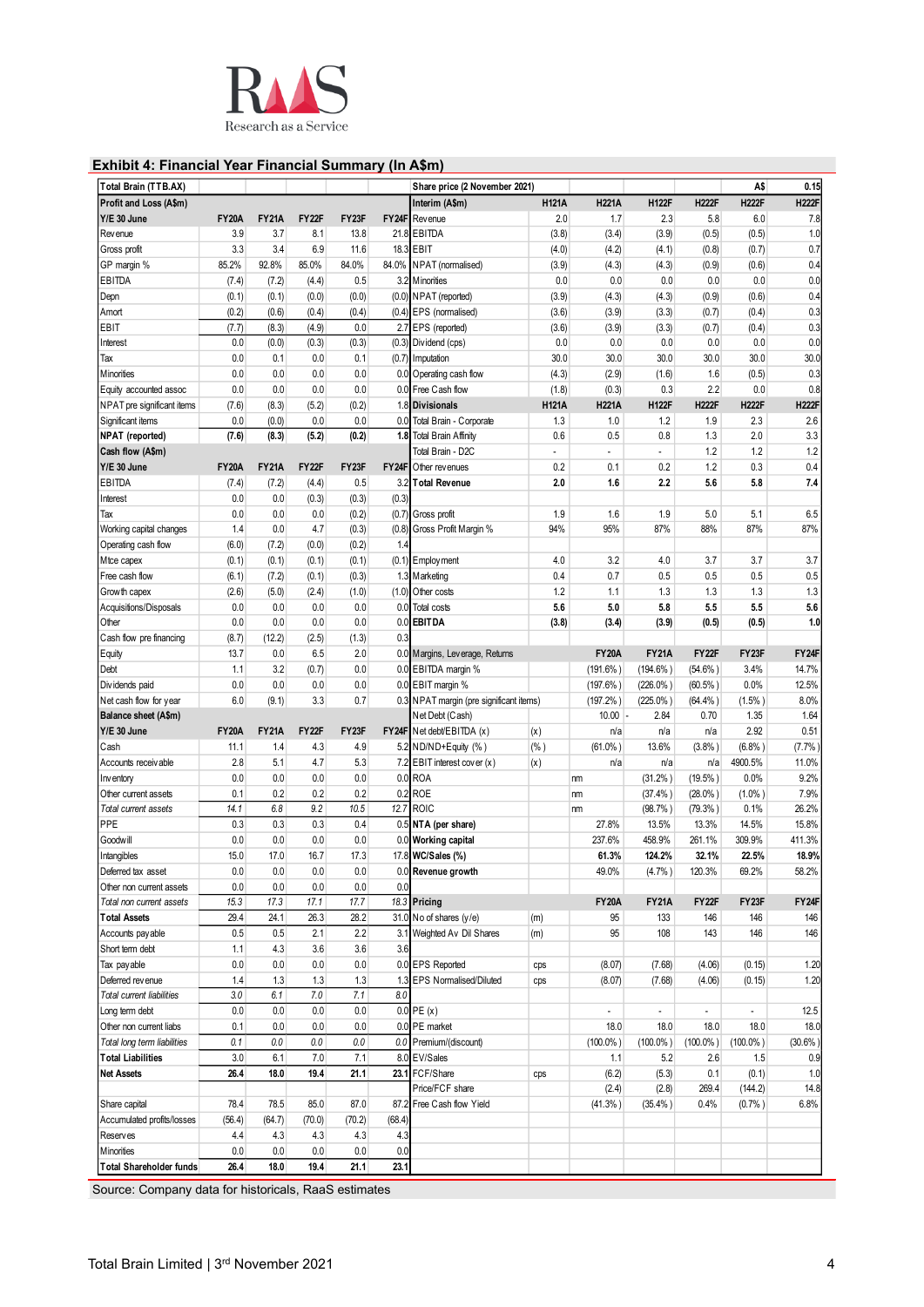

# **Exhibit 5: Calendar Year Financial Summary (in A\$m)**

| Total Brain (ASX:TTB)                                  |              |              |            |                    |            | Share price (2 November 2021)           |                |                      |                             |                     | A\$                 | 0.15                |
|--------------------------------------------------------|--------------|--------------|------------|--------------------|------------|-----------------------------------------|----------------|----------------------|-----------------------------|---------------------|---------------------|---------------------|
| Profit and Loss (A\$m)                                 |              |              |            |                    |            | Interim (A\$m)                          | <b>H1CY20A</b> | H2CY20F              | <b>H1CY21A</b>              | H2CY21F             | H1CY22F             | H2CY22F             |
| Y/E December 31                                        | <b>CY19A</b> | <b>CY20A</b> | CY21F      | CY22F              |            | CY23F Revenue                           | 1.7            | 2.0                  | 1.7                         | 2.3                 | 5.8                 | 6.0                 |
| Revenue                                                | 2.6          | 3.9          | 3.7        | 8.1                |            | 11.9 EBITDA                             | (3.6)          | (3.8)                | (3.4)                       | (3.9)               | (0.5)               | (0.5)               |
| Gross profit                                           | 2.3          | 3.3          | 3.4        | 6.9                |            | 10.0 EBIT                               | (3.7)          | (4.0)                | (4.2)                       | (4.1)               | (0.8)               | (0.7)               |
| GP margin %                                            | 87.8%        | 85.2%        | 92.8%      | 85.0%              | 84.5%      | NPAT (normalised)                       | (3.7)          | (3.9)                | (4.3)                       | (4.3)               | (0.9)               | (0.6)               |
| EBITDA                                                 | (8.1)        | (7.4)        | (7.2)      | (4.4)              |            | (1.0) Minorities                        | 0.0            | 0.0                  | 0.0                         | 0.0                 | 0.0                 | 0.0                 |
| Depn                                                   | (0.0)        | (0.1)        | (0.1)      | (0.0)              |            | (0.0) NPAT (reported)                   | (3.7)          | (3.9)                | (4.3)                       | (4.3)               | (0.9)               | (0.6)               |
| Amort                                                  | (0.4)        | (0.2)        | (0.6)      | (0.4)              |            | (0.4) EPS (normalised)                  | (3.3)          | (3.6)                | (3.9)                       | (3.3)               | (0.7)               | (0.4)               |
| EBIT                                                   | (8.5)        | (7.7)        | (8.2)      | (4.9)              |            | (1.5) EPS (reported)                    | (3.3)          | (3.6)                | (3.9)                       | (3.3)               | (0.7)               | (0.4)               |
| Interest                                               | 0.0          | 0.0          | (0.0)      | (0.3)              |            | (0.3) Dividend (cps)                    | 0.0            | 0.0                  | 0.0                         | 0.0                 | 0.0                 | 0.0                 |
| Tax                                                    | 0.0          | 0.0          | 0.1        | 0.0                |            | 0.2 Imputation                          | 30.0           | 30.0                 | 30.0                        | 30.0                | 30.0                | 30.0                |
| Minorities                                             | 0.0          | 0.0          | 0.0        | 0.0                |            | 0.0 Operating cash flow                 | (1.7)          | (4.3)                | (2.9)                       | (1.6)               | 1.6                 | (0.5)               |
| Equity accounted assoc                                 | 0.0          | 0.0          | 0.0        | 0.0                |            | 0.0 Free Cash flow                      | (0.1)          | (1.8)                | (0.3)                       | 0.3                 | 2.2                 | 0.0                 |
| NPAT pre significant items                             | (8.6)        | (7.6)        | (8.2)      | (5.2)              |            | (1.6) Divisionals                       | <b>H1CY20A</b> | H2CY20F              | <b>H1CY21A</b>              | H2CY21F             | H1CY22F             | H2CY22F             |
| Significant items                                      | 0.0          | 0.0          | (0.0)      | 0.0                |            | 0.0 Total Brain - Corporate             | 1.2            | 1.3                  | 1.0                         | 1.2                 | 1.9                 | 2.3                 |
| NPAT (reported)                                        | (8.6)        | (7.6)        | (8.2)      | (5.2)              |            | (1.6) Total Brain Affinity              | 0.3            | 0.6                  | 0.5                         | 0.8                 | 1.3                 | 2.0                 |
| Cash flow (A\$m)                                       |              |              |            |                    |            | <b>Total Brain D2C</b>                  | ÷,             | $\blacksquare$       | $\mathcal{L}_{\mathcal{A}}$ | $\overline{a}$      | 1.2                 | 1.2                 |
| Y/E December 31                                        | <b>CY19A</b> | <b>CY20A</b> | CY21F      | CY <sub>22</sub> F |            | CY23F Other revenues                    | 0.2            | 0.2                  | 0.1                         | 0.2                 | 1.3                 | 0.5                 |
| <b>EBITDA</b>                                          | (8.1)        | (7.4)        | (7.2)      | (4.4)              |            | (1.0) Total Revenue                     | 1.7            | 2.0                  | 1.7                         | 2.3                 | 5.7                 | 6.0                 |
| Interest                                               | 0.0          | 0.0          | 0.0        | (0.3)              |            | (0.3) Gross profit                      | 1.5            | 1.9                  | 1.6                         | 1.9                 | 5.0                 | 5.1                 |
| Tax                                                    | 0.0          | 0.0          | 0.0        | 0.0                | 0.0        | Gross Profit Margin %                   | 86%            | 92%                  | 95%                         | 85%                 | 88%                 | 84%                 |
| Working capital changes                                | 2.5          | 1.4          | 0.0        | 4.7                | 2.4        |                                         |                |                      |                             |                     |                     |                     |
| Operating cash flow                                    | (5.6)        | (6.0)        | (7.2)      | (0.0)              |            | 1.1 Employment                          | 3.1            | 4.0                  | 3.2                         | 4.0                 | 3.7                 | 3.7                 |
| Mtce capex                                             | 0.0          | (0.1)        | (0.1)      | (0.1)              |            | (0.1) Marketing                         | 0.5            | 0.4                  | 0.7                         | 0.5                 | 0.5                 | 0.5                 |
| Free cash flow                                         | (5.6)        | (6.1)        | (7.2)      | (0.1)              |            | 1.0 Other costs                         | 1.2            | 1.2                  | 1.1                         | 1.3                 | 1.3                 | 1.3                 |
| Growth capex                                           | (2.7)        | (2.6)        | (5.0)      | (2.4)              | (1.0)      | <b>Total costs</b>                      | 4.8            | 5.6                  | 5.0                         | 5.8                 | 5.5                 | 5.5                 |
| Acquisitions/Disposals                                 | 0.0          | 0.0          | 0.0        | 0.0                | 0.0        |                                         |                |                      |                             |                     |                     |                     |
| Other                                                  | (0.1)        | 0.1          | 0.0        | 0.0                |            | 0.0 EBITDA                              | (3.3)          | (3.8)                | (3.4)                       | (3.9)               | (0.5)               | (0.5)               |
| Cash flow pre financing                                | (8.4)        | (8.6)        | (12.2)     | (2.5)              | (0.0)      |                                         |                |                      |                             |                     |                     |                     |
| Equity                                                 | 6.7          | 13.7         | 0.0        | 6.5                |            | 2.0 Margins, Leverage, Returns          |                | <b>CY19A</b>         | <b>CY20A</b>                | CY21F               | CY22F               | CY23F               |
| Debt                                                   | (0.1)        | 0.0          | 1.1        | 3.2                |            | (0.7) EBITDA margin %                   |                | (312.3% )            | $(191.6\%)$                 | $-195%$             | $-55%$              | $-9%$               |
| Dividends paid                                         | 0.0          | 0.0          | 0.0        | 0.0                |            | 0.0 EBIT margin %                       |                | (328.4% )            | $(197.6\%)$                 | $-222%$             | $-61%$              | $-13%$              |
| Net cash flow for year                                 | (1.8)        | 5.0          | (11.1)     | 7.2                |            | 1.3 NPAT margin (pre significant items) |                | (329.4% )            | $(197.2\%)$                 | $-221%$             | $-64%$              | $-13%$              |
| Balance sheet (A\$m)                                   |              |              |            |                    |            | Net Debt (Cash)                         |                | 5.21                 | 10.00                       | 2.84                | 0.70                | 1.60                |
| Y/E December 31                                        | <b>CY19A</b> | <b>CY20A</b> | CY21F      | CY22F              |            | CY23F Net debt/EBITDA (x)               | (x)            | n/a                  | n/a                         | n/a                 | n/a                 | n/a                 |
| Cash                                                   | 5.2          | 11.1         | 1.4        | 4.3                |            | 5.2 ND/ND+Equity (%)                    | (% )           | (34.8%)              | $(61.0\%)$                  | 13.6%               | (3.8%)              | (8.4%               |
| Accounts receivable                                    | 0.8          | 2.8          | 5.1        | 4.7                |            | 4.9 NTA (per share)                     |                | 38.1%                | 44.9%                       | 19.0%               | 14.5%               | 14.1%               |
| Inventory                                              | 0.0          | 0.0          | 0.0        | 0.0                |            | 0.0 Working capital                     |                | 35.3%                | 237.6%                      | 458.9%              | 261.1%              | 275.5%              |
| Other current assets                                   | 0.2          | 0.1          | 0.2        | 0.2                |            | 0.2 WC/Sales (%)                        |                | 13.6%                | 61.3%                       | 124.2%              | 32.1%               | 23.2%               |
| Total current assets                                   | 6.2          | 14.1         | 6.8        | 9.2                | 10.3       | Revenue growth                          |                | (2.2% )              | 49.0%                       | $(4.7%$ )           | 120.3%              | 45.7%               |
| PPE                                                    | 0.2          | 0.3          | 0.3        | 0.3                | 0.4        |                                         |                |                      |                             |                     |                     |                     |
| Goodwill                                               | 0.0          | 0.0          | 0.0        | 0.0                | 0.0        |                                         |                |                      |                             |                     |                     |                     |
| Investments                                            | 0.0<br>0.0   | 0.0<br>0.0   | 0.0<br>0.0 | 0.0<br>0.0         | 0.0<br>0.0 |                                         |                |                      |                             |                     |                     |                     |
| Deferred tax asset<br>Other non current assets         | 14.9         | 15.0         | 17.1       | 16.7               | 17.0       |                                         |                |                      |                             |                     |                     |                     |
| Total non current assets                               | 15.2         | 15.3         | 17.3       | 17.1               |            | 17.4 Pricing                            |                | CY19A                | <b>CY20A</b>                | CY21F               | CY22F               | CY23F               |
| <b>Total Assets</b>                                    | 21.4         | 29.4         | 24.1       | 26.3               | 27.7       | No of shares (y/e)                      | (m)            | 78                   | 108                         | 108                 | 146                 | 146                 |
| Accounts pay able                                      | 0.5          | 0.5          | 0.5        | 2.1                |            | 2.2 Weighted Av Dil Shares              |                | 78                   | 108                         | 108                 | 146                 | 146                 |
| Short term debt                                        | 0.0          | 1.1          | 4.3        | 3.6                | 3.6        |                                         | (m)            |                      |                             |                     |                     |                     |
|                                                        |              |              |            | 0.0                |            | 0.0 EPS Reported                        |                |                      |                             |                     |                     |                     |
| Tax pay able                                           | 0.0          | 0.0          | 0.0        |                    |            |                                         | cps            | (13.72)              | (8.07)                      | (7.54)              | (3.93)              | (1.14)              |
| Deferred revenue                                       | 0.6          | 1.4          | 1.3        | 1.3                |            | 1.3 EPS Normalised/Diluted              | cps            | (13.72)              | (8.07)                      | (7.54)              | (3.93)              | (1.14)              |
| Total current liabilities                              | 1.1          | 3.0          | 6.1        | 7.0                | 7.1        | $0.0$ PE $(x)$                          |                | $\overline{a}$       | $\omega$                    |                     |                     | ÷,                  |
| Long term debt                                         | 0.0          | 0.0<br>0.1   | 0.0<br>0.0 | 0.0<br>0.0         |            | 0.0 PE market                           |                |                      |                             | $\blacksquare$      | ÷.                  |                     |
| Other non current liabs<br>Total long term liabilities | 0.1<br>0.1   | 0.1          | 0.0        | 0.0                |            | 0.0 Premium/(discount)                  |                | 18.0<br>$(100.0\%$ ) | 18.0<br>$(100.0\%)$         | 18.0<br>$(100.0\%)$ | 18.0<br>$(100.0\%)$ | 18.0<br>$(100.0\%)$ |
| <b>Total Liabilities</b>                               | 1.2          | 3.0          | 6.1        | 7.0                |            | 7.1 EV/Sales                            |                |                      |                             |                     |                     |                     |
| <b>Net Assets</b>                                      | 20.2         | 26.4         | 18.0       | 19.3               |            | 20.6 FCF/Share                          |                | 7.0<br>(5.0)         | 2.8<br>(5.2)                | 1.7<br>(5.4)        | 3.0<br>(4.9)        | 1.8<br>0.1          |
|                                                        |              |              |            |                    |            | Price/FCF share                         | cps            | (3.0)                | (2.9)                       | (2.8)               | 3.1                 | 269.4               |
| Share capital                                          | 64.8         | 78.4         | 78.4       | 84.9               |            | 86.9 Free Cash flow Yield               |                | (33.2%)              | (34.8%)                     | $(36.1\%)$          | (32.4% )            | 0.4%                |
| Accumulated profits/losses                             | (48.8)       | (56.4)       | (64.7)     | (70.0)             | (70.6)     |                                         |                |                      |                             |                     |                     |                     |
| <b>Reserves</b>                                        | 4.2          | 4.4          | 4.3        | 4.3                | 4.3        |                                         |                |                      |                             |                     |                     |                     |
| Minorities                                             | 0.0          | 0.0          | 0.0        | 0.0                | 0.0        |                                         |                |                      |                             |                     |                     |                     |
| <b>Total Shareholder funds</b>                         | 20.2         | 26.4         | 18.0       | 19.3               | 20.6       |                                         |                |                      |                             |                     |                     |                     |
|                                                        |              |              |            |                    |            |                                         |                |                      |                             |                     |                     |                     |

Source: Company data for historicals, RaaS estimates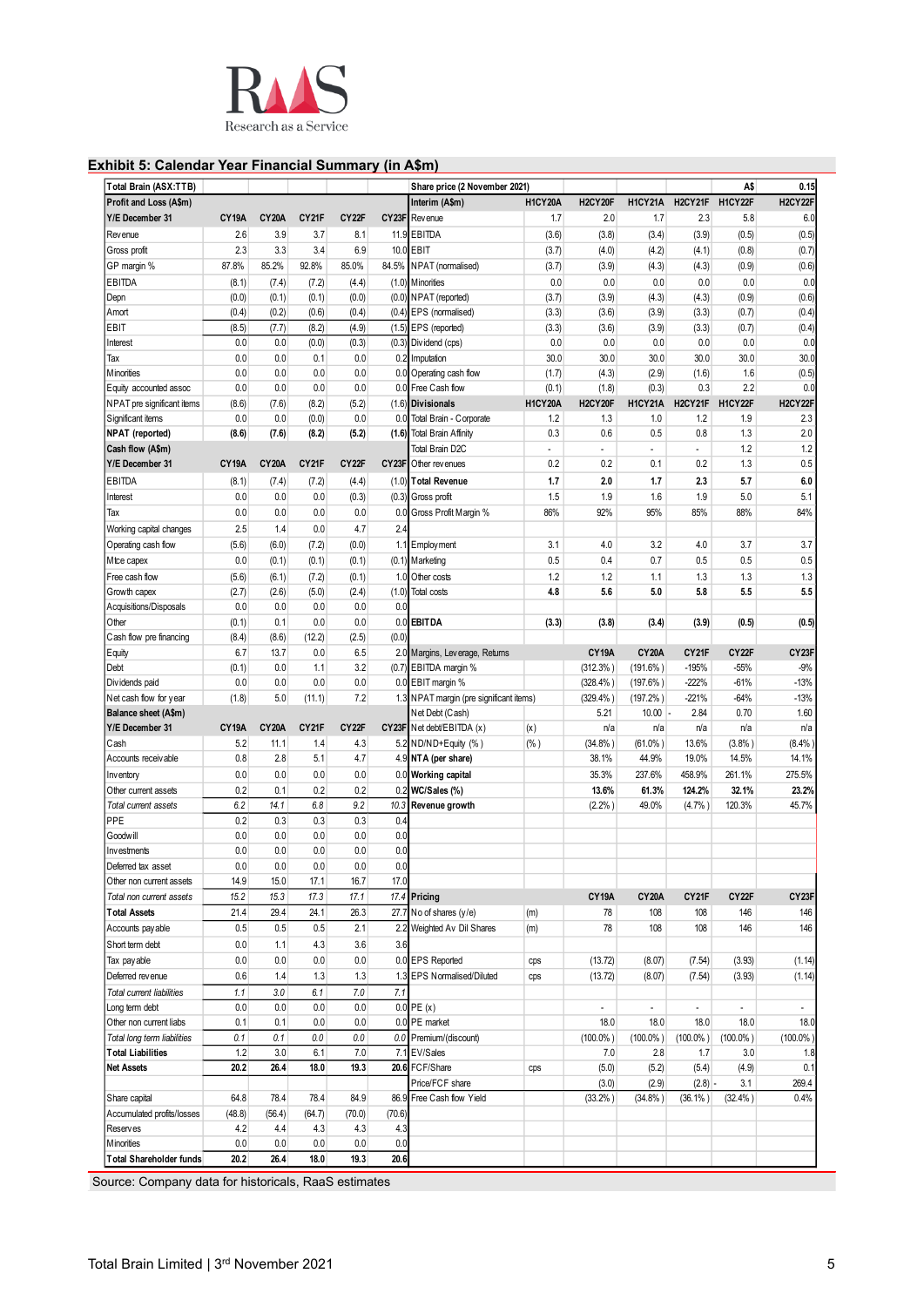

# FINANCIAL SERVICES GUIDE

# **RaaS Advisory Pty Ltd ABN 99 614 783 363 Corporate Authorised Representative, number 1248415**

**of**

**BR SECURITIES AUSTRALIA PTY LTD ABN 92 168 734 530 AFSL 456663**

**Effective Date: 6 th May 2021**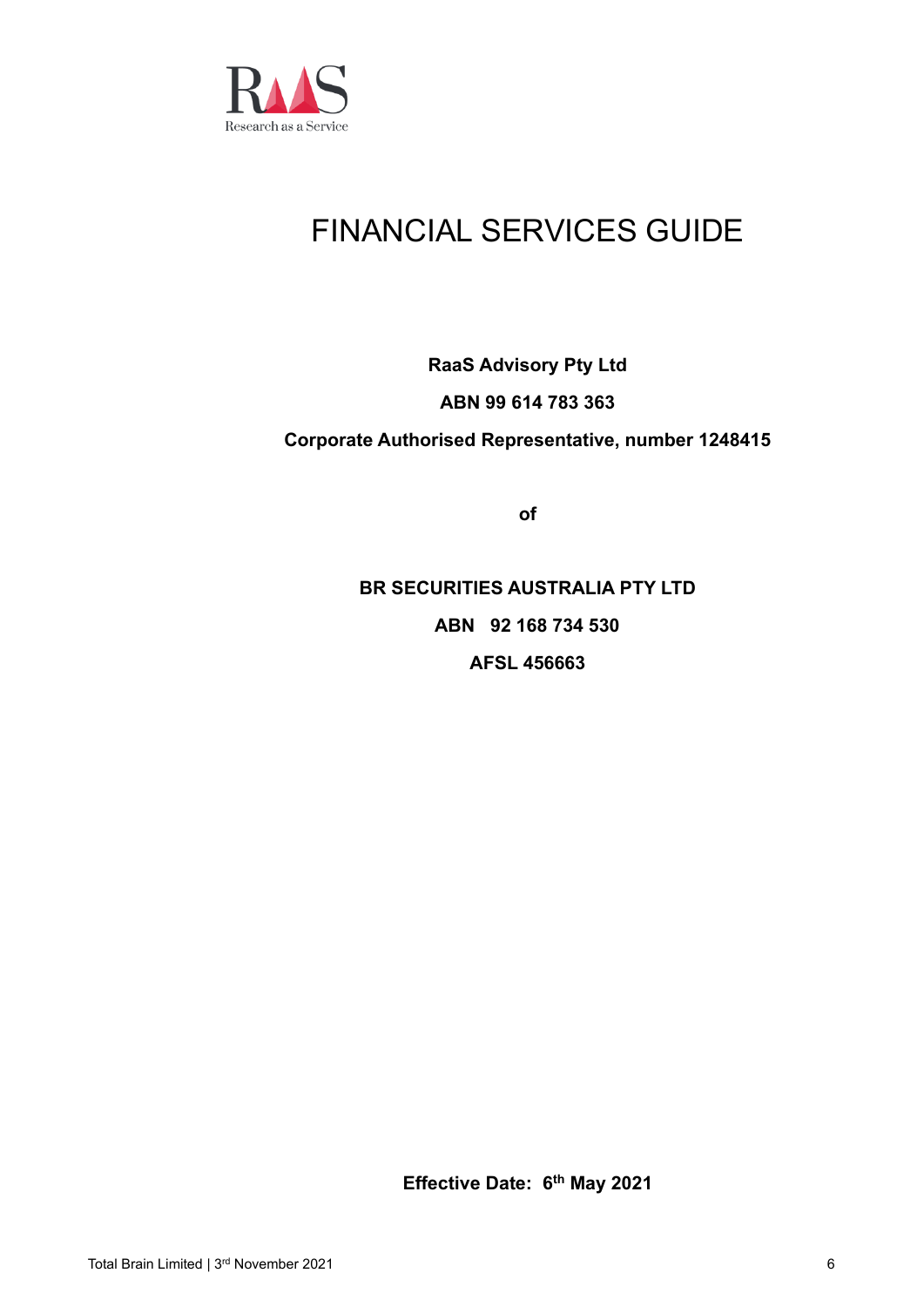

#### **About Us**

BR Securities Australia Pty Ltd (BR) is the holder of Australian Financial Services License ("AFSL") number 456663. RaaS Advisory Pty Ltd (RaaS) is an Authorised Representative (number 1248415) of BR.

This Financial Service Guide (FSG) is designed to assist you in deciding whether to use RaaS's services and includes such things as

- who we are
- our services
- how we transact with you
- how we are paid, and
- complaint processes

Contact Details, BR and RaaS

BR Head Office: Suite 5GB, Level 5, 33 Queen Street, Brisbane, QLD, 4000

RaaS. 20 Halls Road Arcadia, NSW 2159

P: +61 414 354712

E: finola.burke@raasgroup.com

RaaS is the entity providing the authorised AFSL services to you as a retail or wholesale client.

- **What Financial Services are we authorised to provide?** RaaS is authorised to
- provide general advice to retail and wholesale clients in relation to
	- **Securities**
- deal on behalf of retail and wholesale clients in relation to **Securities**

The distribution of this FSG by RaaS is authorized by BR.

#### **Our general advice service**

Please note that any advice given by RaaS is general advice, as the information or advice given will not take into account your particular objectives, financial situation or needs. You should, before acting on the advice, consider the appropriateness of the advice, having regard to your objectives, financial situation and needs. If our advice relates to the acquisition, or possible acquisition, of a particular financial product you should read any relevant Prospectus, Product Disclosure Statement or like instrument. As we only provide general advice we will not be providing a Statement of Advice. We will provide you with recommendations on securities

#### **Our dealing service**

RaaS can arrange for you to invest in securities issued under a prospectus by firstly sending you the offer document and then assisting you fill out the application from if needed.

#### **How are we paid?**

RaaS earns fees for producing research reports. Sometimes these fees are from companies for producing research reports and/or a financial model. When the fee is derived from a company, this is clearly highlighted on the front page of the report and in the disclaimers and disclosures section of the report.

We may also receive a fee for our dealing service, from the company issuing the securities.

#### **Associations and Relationships**

BR, RaaS, its directors and related parties have no associations or relationships with any product issuers other than when advising retail clients to invest in managed funds when the managers of these funds may also be clients of BR. RaaS's representatives may from time-to-time deal in or otherwise have a financial interest in financial products recommended to you but any material ownership will be disclosed to you when relevant advice is provided.

#### **Complaints**

If you have a complaint about our service, you should contact your representative and tell them about your complaint. The representative will follow BR's internal dispute resolution policy, which includes sending you a copy of the policy when required to. If you aren't satisfied with an outcome, you may contact AFCA, see below.

BR is a member of the Australian Financial Complaints Authority (AFCA). AFCA provide fair and independent financial services complaint resolution that is free to consumers.

Website[: www.afca.org.au;](http://www.afca.org.au/) Email: [info@afca.org.au;](mailto:info@afca.org.au) Telephone: 1800931678 (free call)

In writing to: Australian Financial Complaints Authority, GPO Box 3, Melbourne, VIC, 3001.

#### **Professional Indemnity Insurance**

BR has in place Professional Indemnity Insurance which satisfies the requirements for compensation under s912B of the Corporations Act and that covers our authorized representatives.